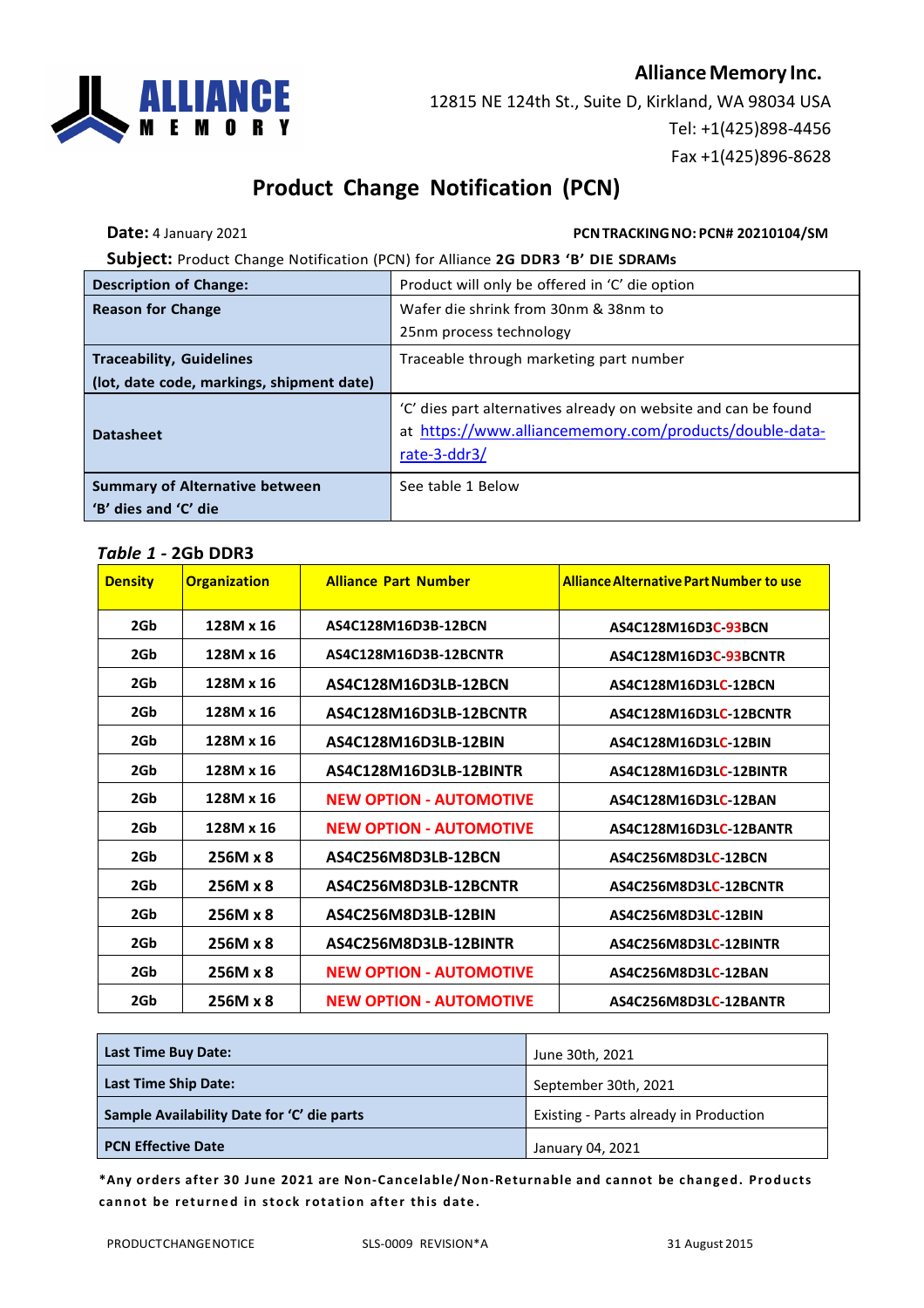

Dear Valued Customer:

This letter provides End–of–Life (EOL) notice of products for Alliance Memory 2Gb 'B' DIE DDR3 SDRAMs both 1.5V & 1.35V for 128Mx16 (96-ball FBGA) configurations and 1.35V 256Mx8 (78-ball FBGA) due to die shrink. Alternatives to these products will continue to be offered in the 'C' die already is in mass production.

The delivery deadline is **September 30th, 2021** with last time buy (LTB) deadline **on June 30th , 2021**. Please note that the standard shipment dates will apply in general and extended delivery dates must be pre-arranged and accepted in writing by Alliance Memory Management.

Regarding the replacement, Alliance Memory can continue to provide 25nm technology product line-up (refer to *Table 1* above).

Samples are now available for customers to start verification procedures.

We provide product comparisons within the pages that follow this PCN#20210104/SM.

Please contact your local Alliance Memory representative if you have any questions regarding this information

Yours faithfully

David Bagby

President Alliance Memory Inc.



David Bagby President **Alliance Memory Inc.**

PRODUCTCHANGENOTICE SLS-0009 REVISION\*A 31 August 2015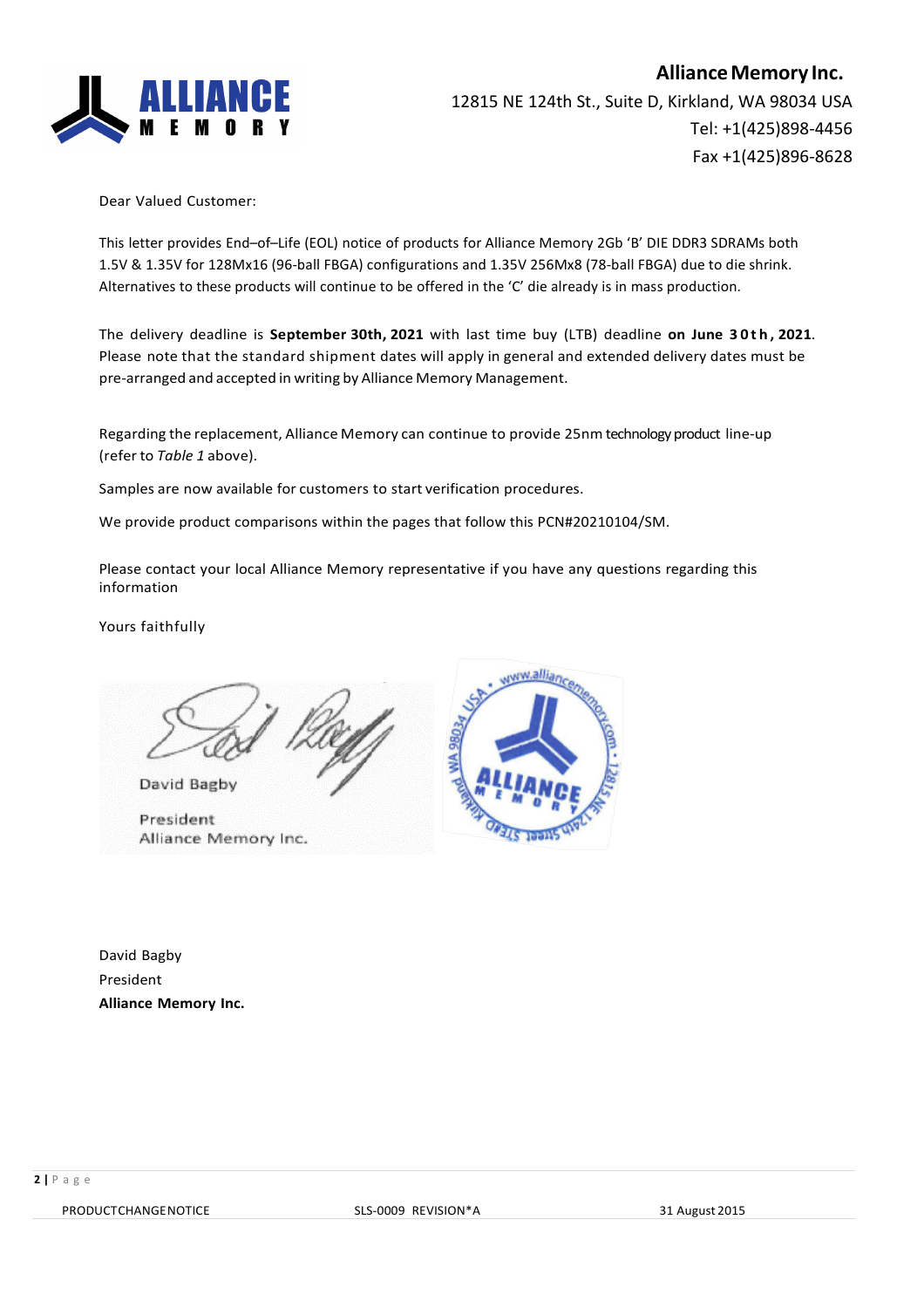

#### **AS4C128M16D3B-12BCN vs AS4C128M16D3C-93BCN Comparison**

| Part Number & result<br>Parameter | AS4C128M16D3B-12BCN/TR                                                                                   | AS4C128M16D3C-93BCN/TR                    | <b>Comments</b> |
|-----------------------------------|----------------------------------------------------------------------------------------------------------|-------------------------------------------|-----------------|
|                                   |                                                                                                          |                                           |                 |
| <b>Product Description</b>        | <b>DDR3 SDRAM</b>                                                                                        | Same                                      |                 |
| <b>Process Technology</b>         | 30nm<br>25nm                                                                                             |                                           | rev.C Better    |
| Capacity                          | 2Gb (128M x 16)                                                                                          |                                           | Same            |
| <b>Memory Org.</b>                |                                                                                                          | 16M words, x16 bits, x8 banks             |                 |
| <b>Operating Power Supply</b>     | $V_{DD}$ & $V_{DDQ}$ = 1.5V (+/-0.075V)                                                                  |                                           | Same            |
| <b>Operating Temperature</b>      | Commercial (Tc = $0^{\circ}$ C to 95 $^{\circ}$ C)<br>Commercial (Tc = $0^{\circ}$ C to 95 $^{\circ}$ C) |                                           | Same            |
| <b>Clock Frequency</b>            | 800MHz                                                                                                   | 1066MHz                                   | rev.C better    |
| Data Rate (MT/s)                  | 1600                                                                                                     | 2133                                      | rev.C better    |
| <b>CAS Latency</b>                | 11                                                                                                       | 14                                        | rev.C better    |
| tRCD & tRP (ns)                   | 13.75                                                                                                    | 13.09                                     | rev.C better    |
| <b>Average Refresh Period</b>     | 7.8µs at -40°C ≤ Tc ≤ +85°C                                                                              | 7.8 $\mu$ s at 0°C $\leq$ Tc $\leq$ +85°C | Same            |
| I/O Capacitance                   | Comparable                                                                                               | Same                                      |                 |
| <b>Pin Compatibility</b>          | Pin to Pin Compatible                                                                                    |                                           | Same            |
| <b>AC/DC Characteristics</b>      | Comparable                                                                                               | Meet JEDEC                                |                 |
| <b>IDD Spec conditions</b>        | 0C to 95C @ 800Mhz<br>0C to 95C @1066Mhz                                                                 |                                           |                 |
| $I_{DD0}(mA)$                     | 70                                                                                                       | 85                                        | Comparable      |
| $I_{DD1}(mA)$                     | 80                                                                                                       | 95                                        | Comparable      |
| $I_{DD2PO}(mA)$                   | 15                                                                                                       | 21                                        | Comparable      |
| $I_{DD2P1}(mA)$                   | 22                                                                                                       | 33                                        | Comparable      |
| I <sub>DD2N/2Q</sub> (MA)         | 35                                                                                                       | 50                                        | Comparable      |
| $I_{DD3P}$ (mA)                   | 35                                                                                                       | 50                                        | Comparable      |
| $I_{DD3N}(mA)$                    | 53                                                                                                       | 63                                        | Comparable      |
| $I_{DD4R}$ (mA)                   | 155                                                                                                      | 185                                       | Comparable      |
| $I_{DD4W}(mA)$                    | 160                                                                                                      | 190                                       | Comparable      |
| $I_{\text{DDSB}}$ (mA)            | 145                                                                                                      | 165                                       | Comparable      |
| $I_{DD6}(mA)$                     | 15                                                                                                       | 20                                        | Comparable      |
| I <sub>DD6ET</sub> (MA)           | 17                                                                                                       | 25                                        | Comparable      |
| $I_{DD7}(mA)$                     | 240                                                                                                      | 280                                       | Comparable      |
| $I_{DD8}(mA)$                     | 14                                                                                                       | 19                                        | Comparable      |
| Package 96b FBGA                  | 8 x 13 x 1.0mm<br>7.5 x 13 x 1.0mm                                                                       |                                           | Comparable      |
|                                   | BallArray: 12 x 6.4 x 0.8mm                                                                              | BallArray: 12 x 6.4 x 0.8mm               |                 |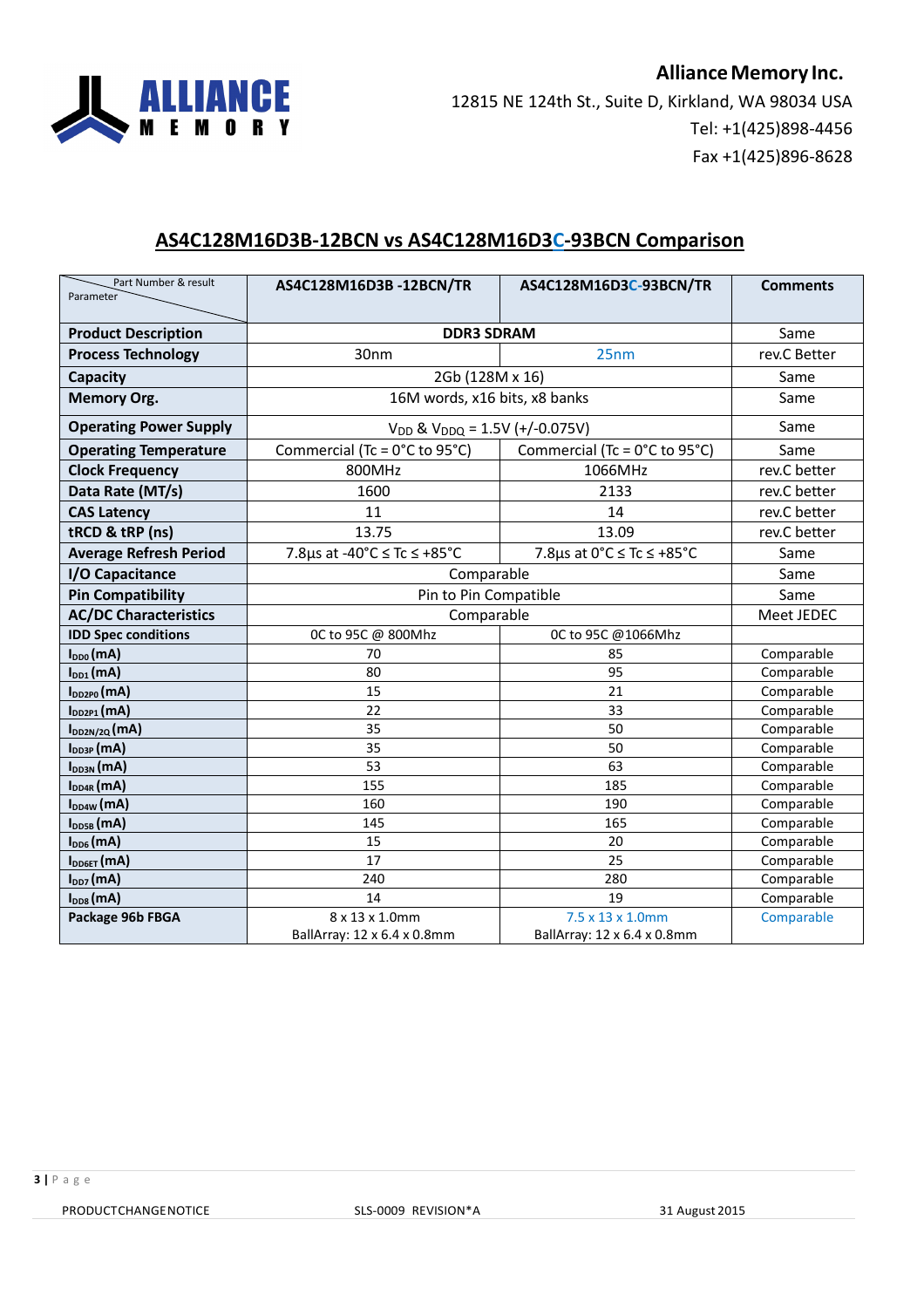

## **AS4C128M16D3LB-12BCN/BIN vs AS4C128M16D3LC-12BCN/BIN Comparison**

| Part Number & result<br>Parameter | AS4C128M16D3LB -<br>12BCN/TR                         | AS4C128M16D3LB -<br>12BIN/TR                      | AS4C128M16D3LC-12BCN/TR<br>AS4C128M16D3LC-12BIN/TR         |
|-----------------------------------|------------------------------------------------------|---------------------------------------------------|------------------------------------------------------------|
| <b>Product Description</b>        | <b>DDR3L SDRAM</b>                                   |                                                   |                                                            |
| <b>Process Technology</b>         | 30nm<br>38nm<br>25nm                                 |                                                   |                                                            |
| Capacity                          |                                                      | 2Gb (128M x 16)                                   |                                                            |
| <b>Memory Org.</b>                |                                                      | 16M words, x16 bits, x8 banks                     |                                                            |
| <b>Operating Power Supply</b>     |                                                      | $V_{DD}$ & $V_{DDQ}$ = 1.35V(1.283V to 1.45V)     |                                                            |
| <b>DDR3 Compatibility</b>         |                                                      | Backward Compatible to DDR3 SDRAM (1.5V +/-0.075) |                                                            |
| <b>Operating Temperature</b>      | Commercial                                           | Industrial                                        | Commercial (Tc = $0^{\circ}$ C to 95 $^{\circ}$ C)         |
|                                   | $(Tc = 0^{\circ}C$ to 95 $^{\circ}C)$                | $(Tc = -40^{\circ}C \text{ to } 95^{\circ}C)$     | Industrial (Tc = -40 $^{\circ}$ C to 95 $^{\circ}$ C)      |
| <b>Clock Frequency</b>            | 800MHz                                               | 800MHz                                            | 800MHz                                                     |
| Data Rate (MT/s)                  | 1600                                                 | 1600                                              | 1600                                                       |
| <b>CAS Latency</b>                | 11                                                   | 11                                                | 11                                                         |
| tRCD & tRP (ns)                   | 13.75                                                | 13.75                                             |                                                            |
| <b>Average Refresh Period</b>     |                                                      | 7.8µs at -40°C ≤ Tc ≤ +85°C                       |                                                            |
|                                   | 3.9us at +85°C ≤ TC ≤ +95°C                          |                                                   | 7.8µs at -40°C ≤ Tc ≤ +85°C<br>3.9us at +85°C ≤ TC ≤ +95°C |
| I/O Capacitance                   | Comparable                                           |                                                   |                                                            |
| <b>Pin Compatibility</b>          |                                                      | Pin to Pin Compatible                             |                                                            |
| <b>AC/DC Characteristics</b>      |                                                      | Same                                              |                                                            |
| <b>IDD Spec conditions</b>        | OC to 95C                                            | -40C to 95C<br>-40C to 95C                        |                                                            |
| $I_{DD0}(mA)$                     | 67                                                   | 75                                                | 70                                                         |
| $I_{DD1}(mA)$                     | 76                                                   | 96                                                | 80                                                         |
| $I_{DD2P0}(mA)$                   | 12                                                   | 12                                                | 15                                                         |
| $I_{DD2P1}(mA)$                   | 20                                                   | 12                                                | 22                                                         |
| $I_{DD2N/2Q}$ (MA)                | 32                                                   | 45                                                | 35                                                         |
| $I_{DD3P}$ (mA)                   | 32                                                   | 20                                                | 35                                                         |
| $I_{DD3N}(mA)$                    | 45                                                   | 52                                                | 55                                                         |
| $I_{DD4R}$ (mA)                   | 150                                                  | 188                                               | 155                                                        |
| $I_{DD4W}(mA)$                    | 155                                                  | 189                                               | 160                                                        |
| $I_{\text{DDSB}}$ (mA)            | 135                                                  | 222                                               | 145                                                        |
| $I_{DD6}(mA)$                     | 12                                                   | 15                                                | 15                                                         |
| I <sub>DD6ET</sub> (mA)           | 14                                                   | 19                                                | 20                                                         |
| $I_{DD7}(mA)$                     | 220                                                  | 275                                               | 240                                                        |
| $I_{DD8}(mA)$                     | 13                                                   | 12                                                | 14                                                         |
| Package 96b FBGA                  | 8 x 13 x 1.0mm<br>9 x 13 x 1.2mm<br>7.5 x 13 x 1.0mm |                                                   |                                                            |
|                                   | BallArray: 12 x 6.4 x 0.8mm                          | BallArray: 12 x 6.4 x 0.8mm                       | BallArray: 12 x 6.4 x 0.8mm                                |

PRODUCTCHANGENOTICE SLS-0009 REVISION\*A 31 August 2015